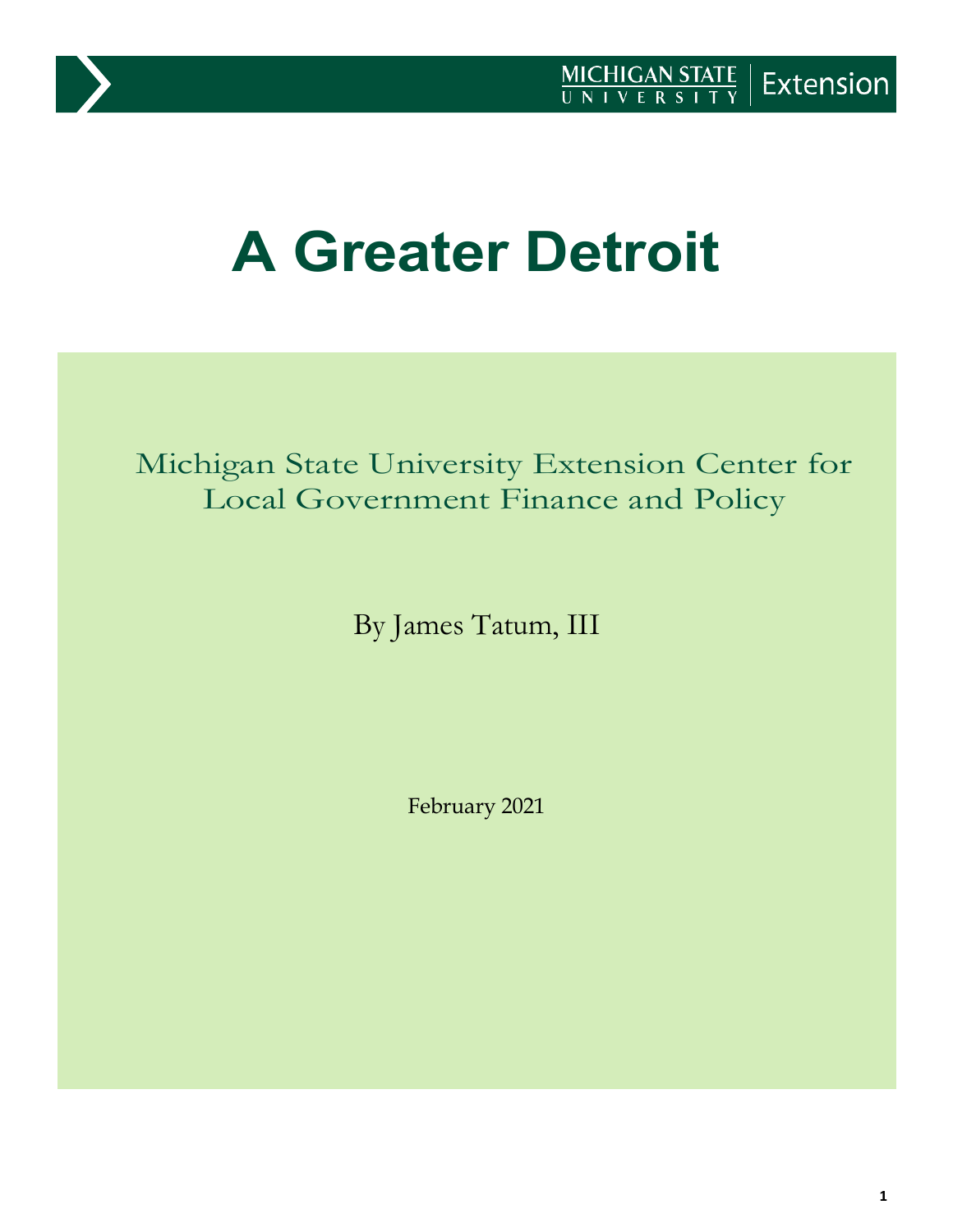# **MICHIGAN STATE**<br>UNIVERSITY Extension



#### **By James L. Tatum III[1](#page-1-0)**

To date, research on municipal insolvency and urban decline has been focused on the population loss and deindustrialization that befell urban centers such as Cleveland, St. Louis, and Detroit. Far less attention has been paid to the far more numerous small cities that border those urban centers: Ferguson near St. Louis, East Cleveland adjacent to Cleveland, or Ecorse, Hamtramck, and Highland Park located in and around Detroit.

Ferguson (est. population [2](#page-1-0)0,525)<sup>2</sup> obtained nationwide attention in 2014 after Michael Brown, an 18-year-old unarmed black man, was killed by Darren Wilson, a white police officer. The protest that followed helped uncover racial discrimination in the city's criminal justice system and a pernicious financial dependence on fines and traffic tickets levied on its poor citizens.[3](#page-1-1) Later, in 2020, under the auspices statistical area (metropolitan area or MSA, for short) is the of a 2016 consent decree between the city and U.S. Justice Department, interim City Manager Jeffrey Blume told U.S. District Judge Catherine Perry that the city was financially troubled. Threatened by lawsuits, the consequences of projected population loss in the 2020 Census, and the cost to reform its Police Department, the city would need to "seriously consider dissolution," said Blume.[4](#page-1-2)

In 2016, Mayor Gary Norton of East Cleveland (est. population 16,964) requested the state permit the city to file for bankruptcy.<sup>[5](#page-1-3)</sup> He chronicled his city's financial and economic distress in an interview with Alexia Campbell of *The Atlantic*:

*… In 1970, the population of East Cleveland was 40,000. The number of people working was 20,000. The average household income in today's dollars was \$50,000. Now, I am going to give you that same set of* 

*numbers today. The population is 17,000, the number of people working is 5,000, and the average household income is \$20,000. Just that set of numbers tells the story.[6](#page-1-4)*

Like Ferguson and East Cleveland, the cities of Ecorse, Hamtramck and Highland Park are financially and economically distressed. This paper focuses on Ecorse, Hamtramck, and Highland Park to achieve two ends: first, to make the case that these three small cities specifically, and others like them across the country, should be dissolved and consolidated into nearby urban centers and, second, to demonstrate the inadequacy of state receivership and Chapter 9 bankruptcy as responses to the financial and economic distress suffered by these small cities.

For this paper, "urban centers" are the densely populated nucleus or nuclei of metropolitan statistical areas (called "central cities" by the U.S. Census Bureau). A metropolitan measurement standard used by the Federal Government, namely the Census Bureau, to define areas of the country:

*…associated with at least one urbanized area that has a population of at least 50,000. The Metropolitan Statistical Area comprises the central county or counties containing the core, plus adjacent outlying counties having a high degree of social and economic integration with the central county as measured through commuting.[7](#page-1-5)*

The Detroit-Warren-Dearborn, MI MSA (i.e., Detroit metropolitan area), for example, consists of six counties and those counties' 212 constituent municipalities for which Detroit, Warren, and Dearborn are the urban centers. As noted, the focus of this paper is not on the nuclei of these urban centers, but rather the focus is on the many small cities that in some cases suffer unnoticed around them.

<span id="page-1-2"></span><span id="page-1-1"></span><span id="page-1-0"></span><sup>&</sup>lt;sup>1</sup> James L. Tatum III obtained a B.S. in Political Science from Eastern <sup>2</sup> U.S. Census Bureau. 2020. "Ferguson, Missouri." Michigan University and a Master's in Public Administration from the <sup>3</sup> Johnson, Walter. 2015. "Ferguson's Fortune 500 Company." *The*  Maxwell School of Citizenship and Public Affairs at Syracuse University. He is currently employed in the City of Detroit's Office of <sup>4</sup> Salter, Jim. 2020. "Money woes could lead to dissolution, Ferguson the Chief Financial Officer, Forecasting and Economic Analysis Division.

<span id="page-1-5"></span><span id="page-1-4"></span><span id="page-1-3"></span>The views expressed in the paper are his and do not represent those of the City of Detroit, nor do they represent the views of the Center for Local Government Finance & Policy or Michigan State University. The author would like to thank his friend and editor, Nino C. Monea, for his helpful comments. Additionally, William F. Roehr, Director of Program Development at the County of Montgomery, New York, provided the much-needed practical perspective of a seasoned public administrator.

*Atlantic*, April 26, 2015.

leaders say." *The Associated Press*, January 8, 2020.

<sup>5</sup> Chapter 9 of the U.S. Bankruptcy Code affords insolvent municipalities the power to break contracts with bondholders, labor unions and pensioners, and to otherwise restructure debts.

<sup>6</sup> Fernandez Campbell, Alexia. 2016. "A Suburb on the Brink of Bankruptcy." *The Atlantic*, June 8, 2016.

<sup>7</sup> U.S. Office of Management and Budget. 2000. "Federal Register: Standards for Defining Metropolitan and Micropolitan Statistical Areas."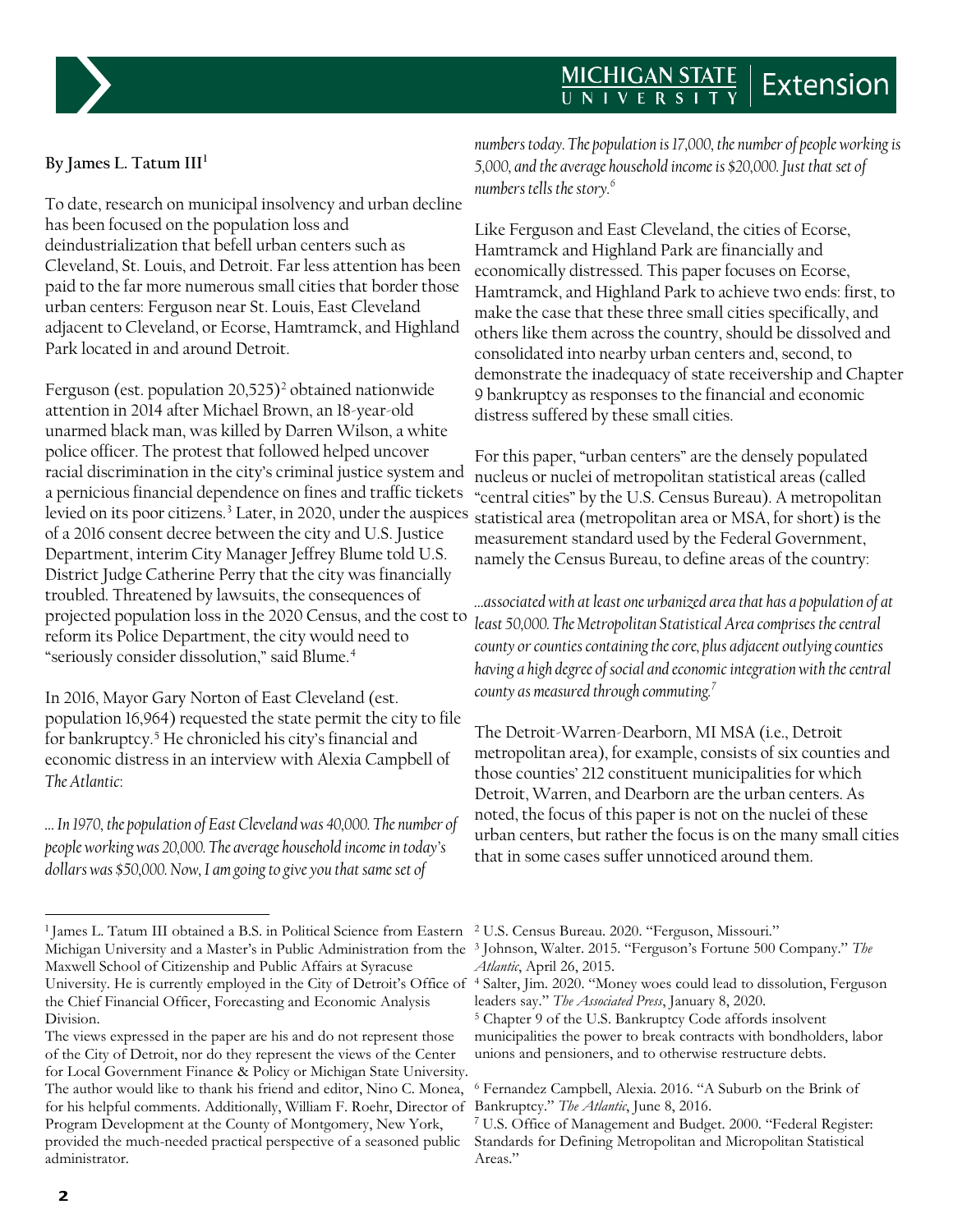## MICHIGAN STATE Extension



# **Ecorse, Hamtramck, and Highland Park**

Between 1986 (when Ecorse was taken over by court order) and 2020, a 35-year time span, the three small cities have spent a collective 29 years under state control: Ecorse (10 years), Hamtramck (10 years), and Highland Park (9 years).

Ecorse (est. population 9,570) last had its democracy cancelled in 2009 after the state Treasurer reported to Governor Jennifer Granholm that the city was financially distressed.[8](#page-2-0) From FY 2003 to FY 2009, the city ran a deficit (when expenditures exceed revenues) in FY 2005, FY 2006, FY 2007, FY 2008, and FY 2009 (FY 2003 is the earliest period for which audited financial statements are available). The city transferred money between accounts (or "funds") to maintain a veneer of financial stability. For example, the city transferred money allocated for road construction and maintenance to an account for basic operations. Money derived from a special assessment to make pension fund contributions was also redirected to basic operations.

The account balance of the General Fund (i.e., fund equity short-term assets minus short-term liabilities—the public sector equivalent of net worth) fell below zero between FY 2005 and FY 200[9](#page-2-1).<sup>9</sup>

Governor Granholm's response to the city's insolvency was to appoint Joyce Parker, a former city administrator, as state receiver or "emergency manager" (2009-2013).<sup>[10](#page-2-2)</sup> Prior to its second time in state receivership (2013–2014), the deficits in FY 2019 (the latest fiscal year for which audited state Treasurer reported on Hamtramck's (est. population 21,599) financial distress to Governor Snyder (Governor Granholm's successor). The state Treasurer found that in FY 2012 and FY 20[13](#page-2-5) the city appropriated money in violation of the cost of an ability to provide robust services.<sup>13</sup> state law. Between FY 2003 and FY 2013, the city ran deficits in FY 2004, FY 2005, FY 2010, FY 2011, and FY 2012. The city's General Fund balance fell below zero in FY 2004, FY 2005, and FY 2012. Additionally, the assets of its pension funds diminished as the city delayed required contributions.<sup>[11](#page-2-3)</sup> Hamtramck, and Highland Park will be taken over—for the

Governor Snyder appointed Cathy Square, a former city administrator (who from 2003 to 2004 served as the city's superintendent of the Public Works Department) as state receiver (2013–2014).[12](#page-2-4)

Highland Park (est. population 10,775) may have been in the worst condition of all three small cities. In 2014, the state Treasurer reported to Governor Snyder that the city had run deficits and let its General Fund balance fall below zero. Between FY 2004 and FY 2014, the city ran deficits in FY 2005, FY 2009, FY 2010, and FY 2013, and let its General Fund balance fall and stay below zero between FY 2003 and FY 2007, and once more in FY 2010. Like Ecorse and Hamtramck, Highland Park improperly transferred money between accounts. The city skipped pension fund contributions some years, and in the years in which it did make pension fund contributions, they were made from bond proceeds. The city traded one liability for another: money owed to retirees was swapped for money owed to bondholders.

Highland Parked avoided a state takeover, however. Public Act 436, enacted in 2012, allowed the city to mediate with creditors instead. In the absence of Public Act 436, the city's residents would have had their local democracy temporarily cancelled as it was for the previous decade (2001–2009).

In each case, the state takeover resolved the respective city's immediate insolvency, at least temporarily. But troublesome indicators are not hard to find. Ecorse ran deficits in FY 2015 and FY 2016. Hamtramck and Highland Park have been able to reduce their indebtedness since receivership, but both ran financial statements are available). Moreover, state receivers often laid off staff and contracted out services to save money. As a result, an ability to pay debts as they became due came at

#### **Bankruptcy and Civic Assets**

Rather than be dissolved like an uneconomic business, Ecorse, second, third or fourth time—when they inevitably tumble back into insolvency.[14](#page-2-3) And state receivership may once more prove able to mend those cities' balance sheets in the shortterm. However, the state will have provided no answer for the

<span id="page-2-0"></span><sup>8</sup> U.S. Census Bureau. 2020. "Ecorse, Michigan."

<span id="page-2-5"></span><span id="page-2-1"></span><sup>9</sup> State of Michigan, Department of Treasury. 2009. "Report of the Ecorse Financial Review Team."

<span id="page-2-2"></span><sup>10</sup> Local Emergency Financial Assistance Loan Board. 2016.

<sup>&</sup>quot;Emergency Financial Manager/Emergency Manager Appointment History."

<span id="page-2-3"></span><sup>11</sup> State of Michigan, Department of Treasury. 2013. "Report of the Hamtramck Financial Review Team."

<span id="page-2-4"></span><sup>12</sup> Local Emergency Financial Assistance Loan Board. 2016.

<sup>&</sup>quot;Emergency Financial Manager/Emergency Manager Appointment History."

<sup>&</sup>lt;sup>13</sup> Clark, Anna Fountain and Gorina, Evgenia. 2017. "Emergency Financial Management in Small Michigan Cities: Short-Term Fix or Long-Term Sustainability?" *Public Administration Quarterly*, vol. 41: 532– 568.

<sup>14</sup> Anderson, Michelle Wilde. 2011. "Democratic Dissolution: Radical Experimentation in State Takeovers of Local Governments." *Fordham Urban Law Journal*, vol. 39: 577–623.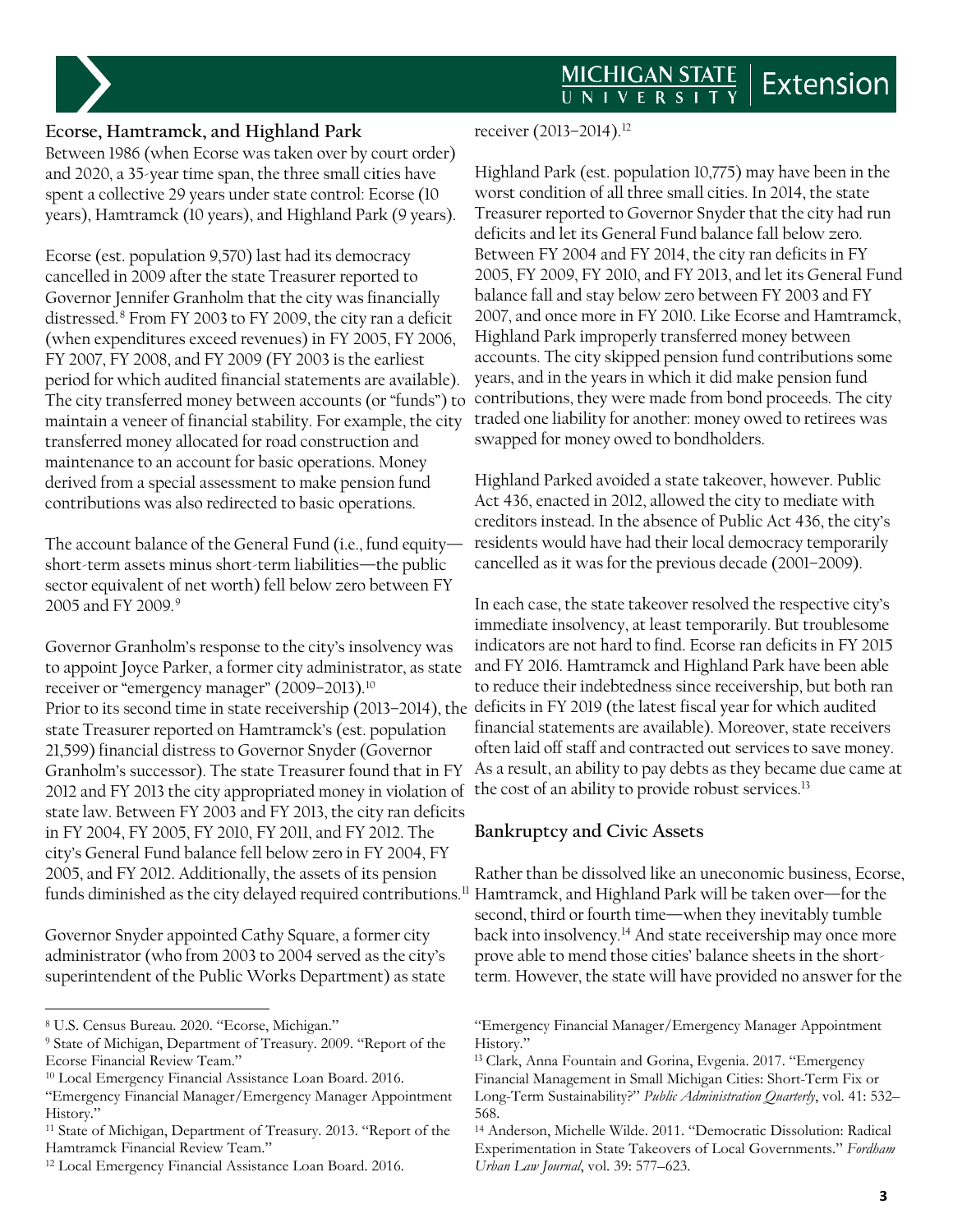## **MICHIGAN STATE**<br>UNIVERSITY Extension

economic distress those cities suffer from.

Likewise, bankruptcy does not provide a solution to those cities' economic distress. Why? Because as Mayor Norton said in his interview on East Cleveland, "Bankruptcy is a cost-side solution…designed for debt-laden, future obligation-laden organizations and institutions."[15](#page-3-0) For that reason, it is as inappropriate a response to East Cleveland's insolvency as it is to the insolvencies of Ecorse, Hamtramck, and Highland Park. (Hamtramck requested permission to file *that a big city has. Think about the tall office buildings and types of*  for bankruptcy in 2010—a request denied by Governor Granholm).[16](#page-3-1) Chapter 9 of the Bankruptcy Code does not expand a city's boundaries (i.e., expand a city's tax base), alter its land use policies (i.e., alter its economic policies), nor does it affect almost any other aspect of a city's economic condition. At best, bankruptcy can reduce debt. Ideally, the municipal debtor discharges its obligations and receives a "fresh start," free to redirect money that would have been spent on debt payments to make public improvements.

There is an obvious question that arises from this: if Detroit went bankrupt in 2013, how is it any likelier to recover than Ecorse, Hamtramck, and Highland Park? The answer: civic assets. Detroit's revival is unfinished and has been uneven across its 142.9 square miles.[17](#page-3-2) The city, however, has used its civic assets to foment a measurable—if still unsteady recovery. Here, civic assets are not about physical property owned by the city (yet not exclusive of it either), rather civic assets refer to colleges and universities, tourist attractions, art and cultural institutions, hospitals, and company headquarters—factors that differentiate cities from one another and are likely to create perceptible if not perfectly measurable positive externalities accrued based on proximity.

The Detroit Institute of Arts draws in hundreds of thousands of visitors a year. General Motors's headquarters, the Renaissance Center, means a concentration of business and industrial talent. Wayne State University educates 25,000 students a year.<sup>[18](#page-3-0)</sup> Civic assets expose the city to potential residents and can be reasonably understood to influence people's decision to move in (or stay). Additionally, collaborations between those at the helm of these civic assets and local elected officials can foster a rich civic culture.

Consider an observation made by Alexia Campbell in her interview with Mayor Norton. "Cleveland," like Detroit, has made "a bit of a comeback," she noted. "Why not East Cleveland?" Good question. Why not East Cleveland? Why not Ferguson? Why not Ecorse, Hamtramck, and Highland Park? In his response, the Mayor emphasized civic assets, much the same as this article:

*Cleveland is big. It has all of the assets and income-generating centers businesses that operate in those buildings. Law firms, professional services, professional sports teams, airports, all those things. Each one of those high‑rise buildings generates millions of dollars in tax revenue for Cleveland. It is diverse enough to weather the storm of a tough economy, even a tough 50 years.*

*A smaller place can do very, very well if the right elements are within its borders, or it can do very, very poorly if the right elements leave. The right elements left our borders, and without all the assets that a big city has, without the diversification, that is a bad situation…*

Cleveland survives. East Cleveland dies, an unofficial death, where the body, the municipal corpus, is never laid to rest.

The Mayor's response relates to another important issue: that the size of a city, both in terms of physical space and population, matters. Population loss must be measured relative to how much population there was to lose. In 1950, Detroit had a population of 1.8 million. That population shrank to under 1 million in 2000 and is expected to shrink to 670,031 in the 2020 Census. However diminished, Detroit remains a "big city," a major hub of population, commerce, trade and industry, arts, and entertainment. Detroit is the 23rd most populous city in the U.S..<sup>[19](#page-3-1)</sup>

So however unfinished and uneven Detroit's recovery may appear to be, the size of the city means that it may cultivate recovery in some areas to offset decline in others. Growth, that has mostly been concentrated in the city's Downtown for example, does not redound only to those who superficially appear to be its only benefactors. Between 2014 and 2019, the commercial portion of Detroit's taxable value increased by 11 percent compared to a 44 percent decrease in the residential portion after a citywide reassessment. Yet public investments

<span id="page-3-0"></span><sup>15</sup> Fernandez Campbell, Alexia. 2016. "A Suburb on the Brink of Bankruptcy." *The Atlantic*, June 8, 2016.

<span id="page-3-1"></span><sup>16</sup> Davey, Monica. 2010. "Michigan Town is Left Pleading for Bankruptcy." *New York Times*, December 27, 2010.

<span id="page-3-2"></span><sup>&</sup>lt;sup>17</sup> Reese, Laura A., et. al. 2016. "It's safe to come, we've got lattes': Development disparities in Detroit." Cities, vol. 60: 367–377.

<sup>18</sup> Wayne State University. 2020. "Wayne State at a Glance - Enrollment Headcount Quick Facts."

<sup>19</sup> U.S. Census Bureau. 2020. "Annual Estimates of the Resident Population for Incorporated Places of 50,000 or More, Ranked by July 1, 2018 Population: April 1, 2010 to July 1, 2018 - United States - Places of 50,000+."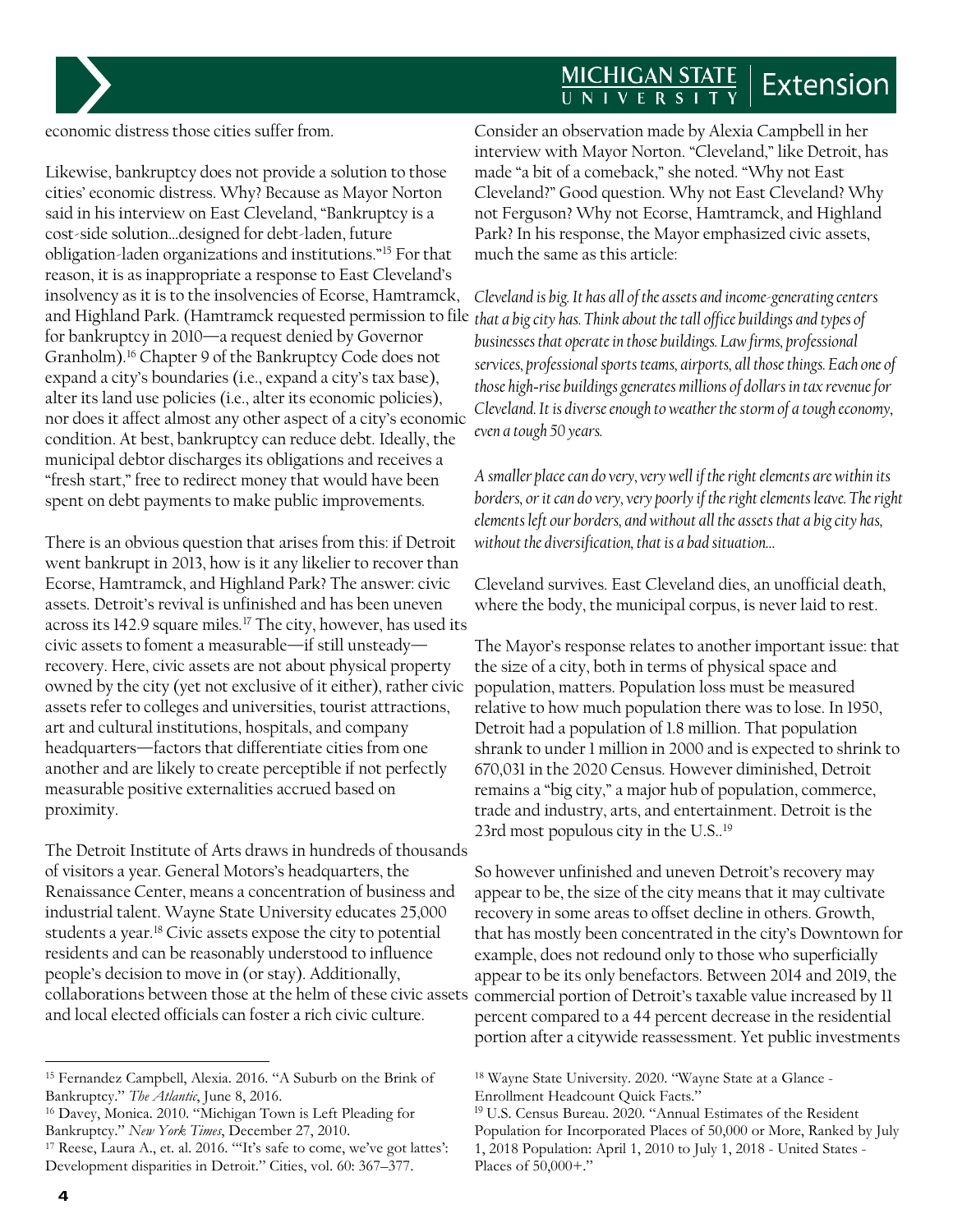## MICHIGAN STATE Extension

in residential areas have concurrently expanded (see Detroit's Strategic Neighborhood Fund, Housing for the Future Fund and Affordable Housing Leverage Fund).<sup>[20](#page-4-0)</sup>

Much of what cities, states, and the Federal Government do is redistribute wealth: those who have a lot, help those who have a little. Richer citizens bear the brunt of the tax burden and receive fewer benefits compared to poorer citizens that tend to rely on public services: transportation (local bus services), economic aid (unemployment insurance, Social Security, and the earned income tax credit), health care (Medicaid and Medicare), etc. For that reason, a city's ability **A Greater Detroit** to incur economic development—to provide jobs for its residents, to create sources of tax revenue to pay for public services—becomes especially important.

Detroit has the size, population and civic assets needed to incur that economic development. In 2019, for example, it was announced that Fiat Chrysler Automobile's (FCA) idle Mack Avenue factory, which previously made V6 engines, would be retooled over the next year or so, so that it could produce a new Jeep model. The expansion represents \$2.5 billion in private investment and the city's first new factory in decades. Estimates are that the plant will employ 4,950. Moreover, Detroit residents will have the first chance to apply for new jobs. The deal was made possible by the city's purchase and assembly of 215 acres of land on which the new factory will be built (aided by state offered tax breaks valued at \$223.5 million).

Economic development schemes and land use coordination of this size and scale are not uncommon to major cities that have the physical space, resources, and political power to initiate them. Small cities on the other hand are physically constrained: Ecorse is 3.7 square miles,<sup>[21](#page-4-1)</sup> Hamtramck (2.1) square miles)<sup>[22](#page-4-2)</sup> and Highland Park (3 square miles).<sup>[23](#page-4-0)</sup> Spatially, it is difficult to develop a downtown or other area separable from residential areas in decline. In effect, the lawful and proper boundaries of small cities often serve to isolate and concentrate poverty and low property values.

To illustrate the importance of size and civic assets, consider For this reason, Detroit should happily welcome the citizens the near inverse of the proposal at hand: what if Detroit were of Ecorse, Hamtramck, and Highland Park to its ranks. If broken up into small cities? The fates of these small cities would be considerably different from each other, dependent on the civic assets that they happened to capture. In the

small cities that constituted the current Downtown, their tax bases would benefit from GM's headquarters (the Renaissance Center) and a concentration of other commercial taxpayers. In Midtown, the small cities would host Wayne State University and a major hospital. How about the areas of Detroit that have seen the least development and most decline? You could reason that these small cities would have a depressed tax base, elevated crime and be in perpetual fiscal crisis. In other words, you could describe cities that sound a lot like Ecorse, Hamtramck, and Highland Park.

If Ecorse, Hamtramck, and Highland Park dissolved and consolidated into Detroit, the residents of these cities might understandably fear that their voices would be drowned out by the 670,031 citizens currently living in Detroit. However, while these citizens would lose political power (or at least lessen its potency), they would obtain access to more substantial resources. In 2019, Detroit collected \$1.1 billion in General Fund revenue. On a per capita basis, Detroit received \$1,672 from each of its residents. For demonstrative purposes, assume those revenues were expended equally across the citizenry. If Ecorse (\$1,434 in revenue collected per capita), Hamtramck (\$779 in revenue collected per capita) and Highland Park (\$988 in revenue collected per capita) were dissolved and consolidated into Detroit, those small cities would add 41,944 people to Detroit's population, and still, if you held the amount of revenue collected by Detroit constant, citizens in those three small cities would have access to more substantial resources (\$1,574 in revenue collected per capita).

Losses in political power are not absolute either. Currently, Ecorse, Hamtramck, and Highland Park collectively send three state Representatives<sup>[24](#page-4-3)</sup> and two state Senators<sup>25</sup> to the state Legislature. Detroit sends 10 state Representatives and five state Senators to the state Legislature. The residents of Ecorse, Hamtramck, and Highland Park would have a better chance to have their concerns on state matters (and likely federal matters too) heard and answered were they to join the Detroit bloc.

Ecorse, Hamtramck, and Highland Park dissolved and consolidated into Detroit, the city's population would increase by approximately 41,944 and its political power

<span id="page-4-3"></span><span id="page-4-0"></span><sup>20</sup> Invest Detroit. 2019. "An Unprecedented Effort to Strengthen Our <sup>23</sup> U.S. Census Bureau. 2020. "Highland Park, Michigan." Neighborhoods."

<span id="page-4-1"></span><sup>21</sup> U.S. Census Bureau. 2020. "Ecorse, Michigan."

<span id="page-4-2"></span><sup>22</sup> U.S. Census Bureau. 2020. "Hamtramck, Michigan."

<sup>24</sup> State of Michigan. 2020. "Michigan's 110 House Districts."

<sup>25</sup> State of Michigan. 2020. "Michigan's 38 Senate Districts."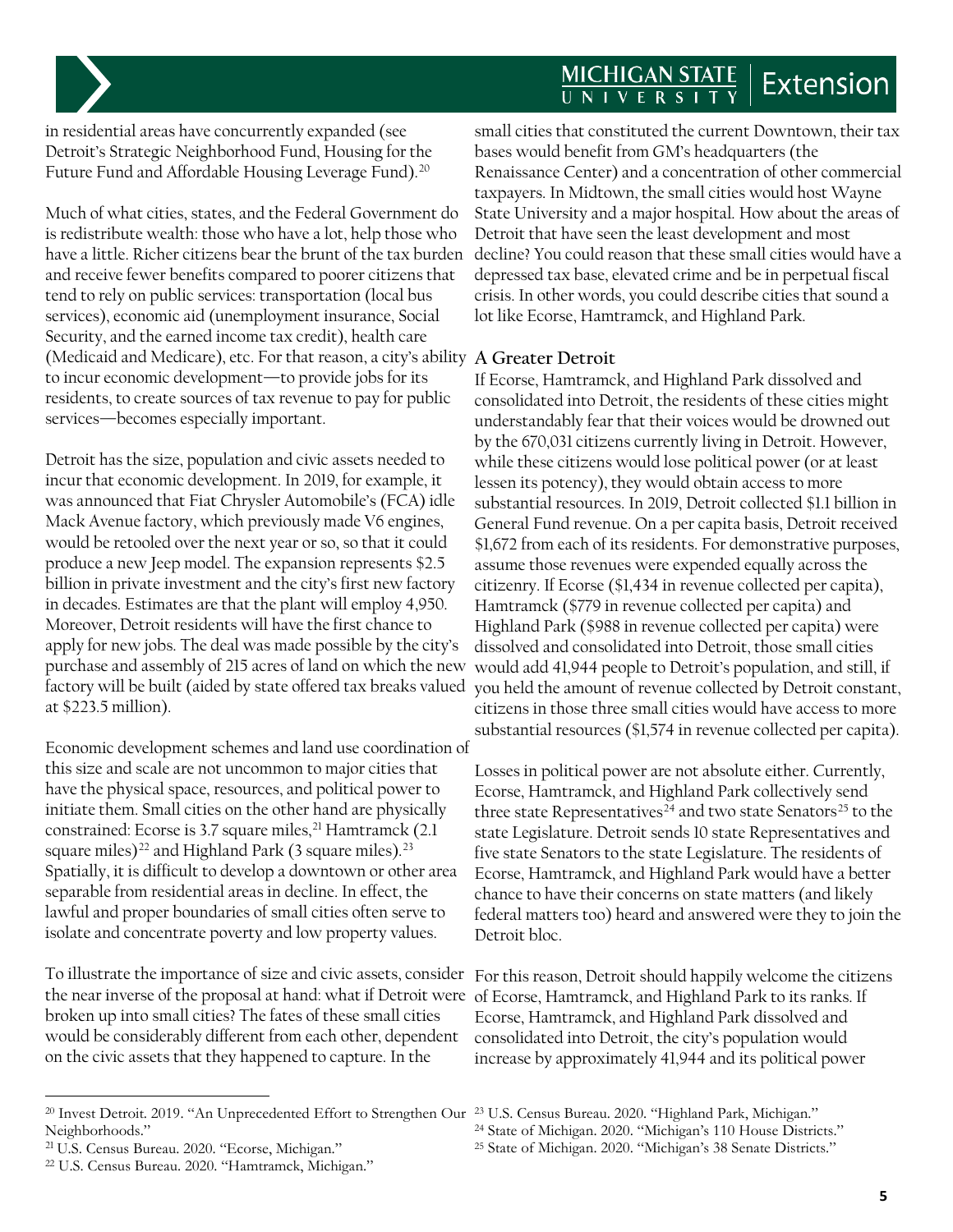#### MICHIGAN STATE Extension



(power often distributed in the U.S. based on population) would increase too. Of the 314 cities with populations above 100,000, Detroit is ranked 23rd—with the population boost from Ecorse, Hamtramck and Highland Park, the city would move from 23rd to 20th, past El Paso, Texas, Boston, Massachusetts, and Washington D.C. Federal and state aid is also often distributed based on population[.26](#page-5-0)

If the state wished to properly incentivize dissolution and consolidation, it would earmark additional resources for the entity that will receive the citizens of dissolved entities above and beyond what would have come from the population boost alone. That policy could also answer, at least partially, any fears that these unions are a detriment to the urban center. If residents of Detroit currently have access to \$1,672 on a per capita basis, those resources would fall to \$1,574. There should be some effort by the state to lessen this effect. Additionally, the state should contribute resources to the now Greater Detroit for public improvements and require that those resources be spent in the territories that sacrificed their independence.

In the case of Ecorse, Hamtramck, and Highland Park,

dissolution and consolidation into Detroit would be to the state's benefit and the citizens' benefit. The state would finally have a chance to resolve these cities' insolvencies. More importantly, the citizens in each territory would have a more reliable counterparty to the social contract.

#### **Conclusion**

Should Ecorse, Hamtramck, and Highland Park approach the brink of insolvency in the future, the State should consider responding not by canceling local democracy, but by requiring that a vote be held on dissolution and consolidation into Detroit. In turn, citizens should consider surrendering absolute control over their cities rather than suffer another state takeover. Doing so at least holds promise for reversing their economic misfortunes in ways that neither state takeover nor bankruptcy could. A Greater Detroit—a Detroit of 151.7 square miles—would have more land to coordinate land use and economic development. A Greater Detroit—a Detroit with 711,975 people—would become a more potent political force at the state and national level. A Greater Detroit—a Detroit with billions of dollars at its disposal could better serve the needs of its citizens.

<span id="page-5-0"></span><sup>&</sup>lt;sup>26</sup> U.S. Department of Treasury. 2020. "The CARES Act Provides Assistance for State and Local Governments."